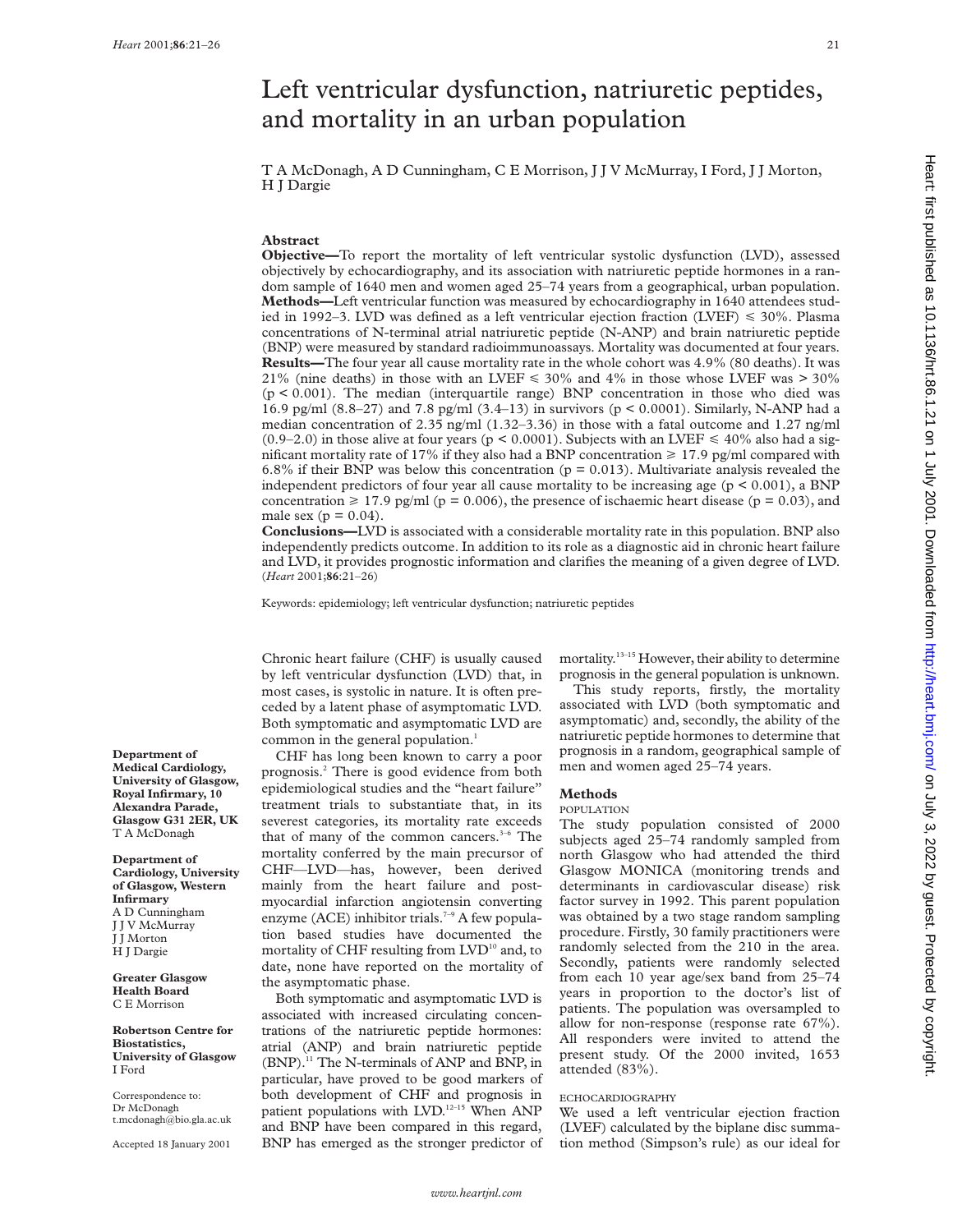left ventricular function. This was obtainable in 89.5% of subjects. LVEF < 30% was defined as significant LVD because it is a 33% reduction in the mean value of 47.2% for "normal" subjects within this population. The echocardiographic methods are described in more detail elsewhere. 1

# ELECTROCARDIOGRAPHY

Standard 12 lead ECGs were coded using the Minnesota coding criteria.<sup>16</sup> ECGs were classified as "ischaemic" if they contained a pathological Q wave or an ST/T segment abnormality. The ECGs were all coded by two readers and discrepancies in coding were adjudicated by a third coder.

# VENOUS BLOOD SAMPLES

Venous blood was withdrawn after 20 minutes of supine rest into chilled tubes containing EDTA and trasylol (50 U/ml). Both N terminal ANP (N-ANP) and BNP concentrations were measured after extraction from plasma by standard radioimmunoassays (Peninsula, California, USA) and have been previously described in detail.<sup>11 17 18</sup> Natriuretic peptide concentrations were analysed in 1252 subjects.

#### QUESTIONNAIRE AND OTHER MEASUREMENTS

A self reported questionnaire was obtained for all subjects giving details of a prior history of myocardial infarction, angina, hypertension, or diabetes. Drug treatment was also recorded. Blood pressure was measured with a random zero sphygmomanometer (mean of two readings). Hypertension was defined as a history of hypertension, a measured blood pressure of > 140 mm Hg systolic or > 90 mm Hg diastolic, or current treatment with an antihypertensive agent.

Diabetes was defined as either a history of diabetes or the current prescription of either an oral hypoglycaemic agent or insulin.

The presence of a myocardial infarction was diagnosed either if a subject gave a history of prior myocardial infarction or by the presence of a pathological Q wave on the ECG. Angina was determined by a history of physician diagnosed angina or the current use of nitrate drugs. The category "ischaemic heart disease" was defined as either the presence of angina, or a history or ECG evidence of ischaemia or myocardial infarction.

MORTALITY AND CLASSIFICATION OF CAUSE OF DEATH

The main mortality reported is all cause at four years of follow up.

Cause of death was classified by three independent observers (TMCD, HJD, and ADC) scrutinising the death certificate reports. Discrepancies were resolved by discussion. The categories assigned were as follows:

x *Coronary heart disease*—including death from myocardial infarction, angina, and ischaemic heart disease occurring in position one.

- x *Cardiovascular*—the above causes and deaths resulting from cerebrovascular disease, mesenteric emboli, and peripheral vascular disease (mainly ruptured abdominal aortic aneursym).
- x *Cancer*—deaths with a malignant tumour in position one.
- *Other*—deaths not accounted for in any of the above categories—for example, suicide, drowning, perforated duodenal ulcer, etc.

# STATISTICAL ANALYSIS

The concentrations of the natriuretic peptides are expressed as medians with the interquartile ranges in parentheses. The concentrations of the natriuretic peptides in survivors and non-survivors were tested using the Mann-Whitney U test. A univariate Cox regression survival analysis was used to determine univariate predictors of all cause mortality. A stepwise (forward) multiple Cox regression survival analysis was carried out to determine the independent predictors of that mortality. Variables included in the model were those that achieved significance as univariate variables. Entry into the model was at the 5% level and removal at the 10% cut off point. In the multiple regression analysis age was treated as a continuous variable (hazard ratios were determined for five year increments); all other covariates were categorical. Of the categorical variables all were dichotomous with the exception of "smoking", which was divided into current, former, and never. The cut off points for LVD and the concentrations of BNP and N-ANP were 30%, 17.9 pg/ml, and 1.76 ng/ ml, respectively.<sup>1 11</sup> Kaplan-Meier survival curves were constructed for a BNP cut off point of 17.9 pg/ml, LVEF categories of  $\leq 30\%, \leq 35\%, \text{ and } \leq 40\%, \text{ and } \text{ an}$  $LVEF \leq 40\%$  stratified according to the BNP cut off point. Differences between the resulting survival curves were assessed by the log rank test. Significance was taken as a  $p < 0.05$ .

#### **ETHICS**

Ethical approval was obtained from both the hospital and the local general practitioner ethical committees.

## **Results**

Table 1 shows the characteristics of the study population in whom an echocardiogram was obtainable; 1640 attended for screening, 1467 (89.5%) had an analysable echocardiogram, and 1252 (76%) subjects had both a venous blood sample and an analysable echocardiogram available.

The cohort was screened in 1992–3. This analysis refers to four years of follow up.

The four year all cause mortality rate in the cohort was 4.9% (80 deaths). Thirty seven (47%) of these were cardiovascular in nature, 24 (30%) resulted from coronary heart disease, 30 were attributable to cancer (38%), and 12 (15%) were classified as "other". Because of the relatively small number of deaths for each cause, all subsequent analysis refers to all cause mortality.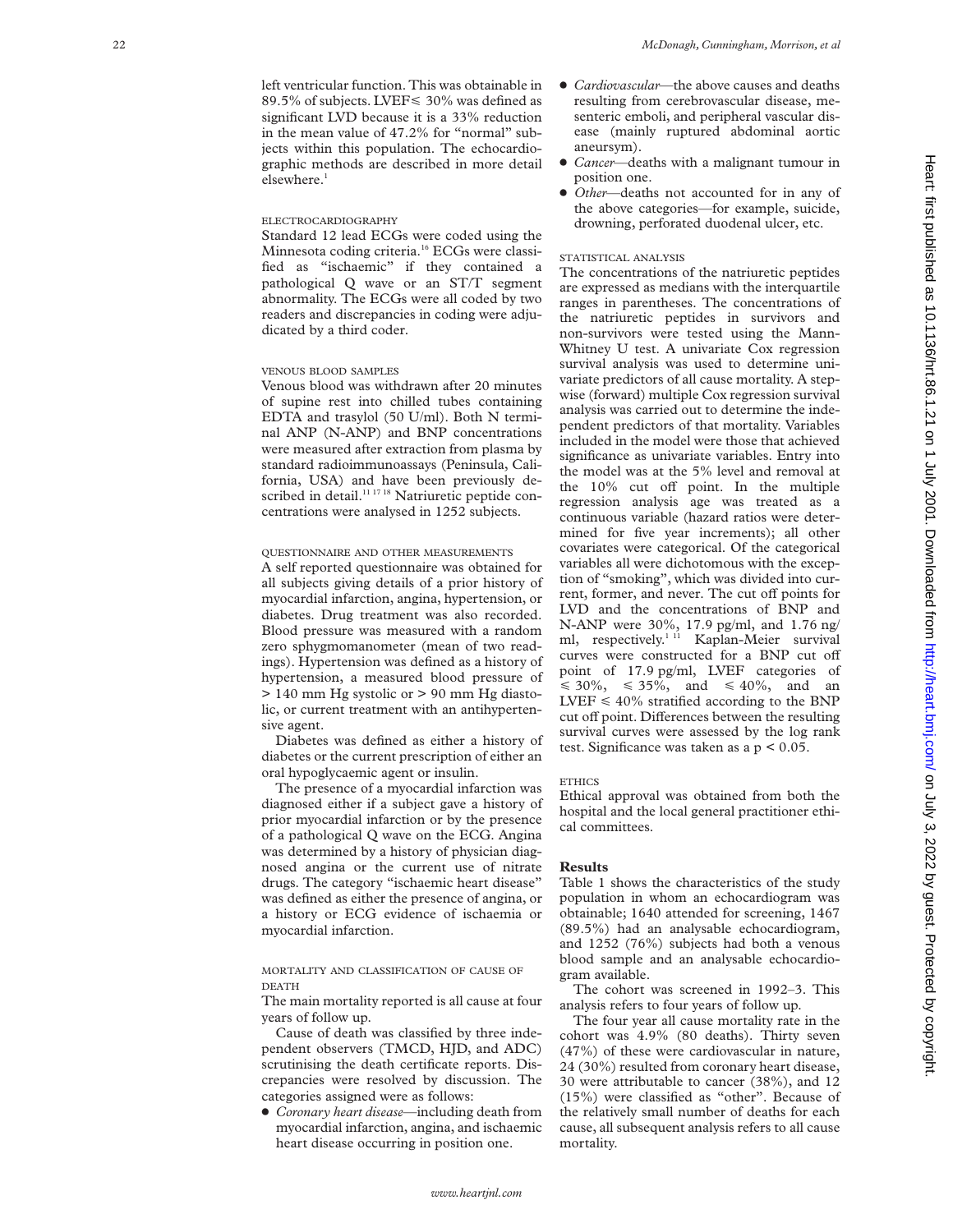*Table 1 Characteristics of the study population (age range 25–74 years)*

| 50.4(14)      |
|---------------|
| 48.2% (707)   |
| 23% (324)     |
| $9.8\%$ (144) |
| 23.8% (344)   |
| $2.5\%$ (37)  |
| $2.9\%(43)$   |
| 49% (20)      |
| $51\% (21)$   |
| 83% (35)      |
|               |

Values are mean (SD) or percentage (number) of group.

Ischaemic heart disease (IHD) refers to a history of angina or treatment with nitrates, a history of myocardial infarction or ECG evidence of Q waves, or a significant ST-T segment abnormality. Breathlessness refers to cardiac dyspnoea according to the Medical Research Council breathlessness questions (in the absence of cough and/or sputum production for more than three days of the week for three months of the year). Hypertension is a measured blood pressure of > 140 mm Hg systolic and/or 90 mm Hg diastolic and/or current treatment with an antihypertension drug. Diabetes is defined as a history of physician diagnosed diabetes and/or treatment with an oral hypoglycaemic agent and/or insulin. Left ventricular dysfunction is a left ventricular ejection fraction  $\leq 30\%$ .

*Table 2 Mortality according to left ventricular ejection fraction (LVEF)*

| <b>LVEF</b> | All cause mortality |  |
|-------------|---------------------|--|
| $> 40\%$    | $3.4\%$ (40/1194)   |  |
| $> 35\%$    | 3.8% (52/1354)      |  |
| $> 30\%$    | 4.1% (58/1424)      |  |
| $\leq 30\%$ | $21\%$ (9/43)       |  |
| $\leq 35\%$ | 13.3% (15/113)      |  |
| $\leq 40\%$ | 9.8% (17/273)       |  |

Table 2 lists the four year mortality rates according to subjects' baseline LVEF category. In those with significant LVD, the all cause four year mortality rate was 21% (nine) compared with 4% (58) in those whose LVEF was greater than 30% ( $p < 0.0001$ ). The all cause mortality was 20% (four) in subjects with symptomatic LVD and 25% (five) in asymptomatic LVD (NS). Similarly, there was no significant difference between symptomatic and asymptomatic patients in the mortality of any degree of LVD, whether LVEF was  $\leq 40\%$  or  $\leq 35\%$ .

The median (interquartile range) BNP concentration in those who died, irrespective of the cause, was 16.9 pg/ml (8.8–27) compared with 7.8 pg/ml  $(3.4-13)$  in survivors  $(p < 0.0001)$ . Similarly, patients who died had a median concentration of N-ANP of 2.35 ng/ml (1.32– 3.36) compared with 1.27 ng/ml (0.9–2.0) in those alive at four years  $(p < 0.0001)$ .

Table 3 lists the results of the univariate Cox regression analysis for all cause mortality. The significant univariate predictors were age, male

*Table 3 Univariate predictors of all cause mortality*

| Factor                        | Hazard ratio (95% CI)        | p Value      |
|-------------------------------|------------------------------|--------------|
| Increasing age (per 5 years)  | $1.6$ (1.4 to 1.8)           | < 0.0001     |
| Sex (male $v$ female)         | $1.8(1.1 \text{ to } 3.0)$   | 0.02         |
| Former smoker $v$ non-smoker  | $0.3$ (0.2 to 0.8)           | 0.009        |
| Current smoker $v$ non-smoker | $1.0$ (0.6 to 1.7)           | 0.99         |
| $LVEF \leq 30\%$              | $6.0$ (2.9 to 12.0)          | < 0.0001     |
| <b>Diabetes</b>               | $3.4(1.4 \text{ to } 8.4)$   | 0.009        |
| <b>IHD</b>                    | 4.2 $(2.5 \text{ to } 6.8)$  | ${}_{0.001}$ |
| Hypertension                  | $3.8(2.3 \text{ to } 6.1)$   | ${}_{0.001}$ |
| $BNP \ge 17.9$ pg/ml          | 5.1 $(3.1 \text{ to } 18.4)$ | < 0.0001     |
| $N-AMP \geq 1.76$ ng/ml       | $3.4$ (2.0 to 5.7)           | < 0.0001     |

Age was treated as a continuous variable; all other factors were categorical. With the exception of smoking all other covariates were dichotomous; smoking was divided into current, former or never. Hazard ratios were calculated for the presence of the risk factor shown compared with its absence. BNP, brain natriuretic peptide; N-ANP, N-terminal atrial natriuretic peptide.

sex, the presence of ischaemic heart disease, hypertension, significant LVD or diabetes, being a former smoker, or having a BNP concentration  $\geq 17.9$  pg/ml or an N-ANP concentration  $\geq 1.76$  ng/ml. Entering these variables into a stepwise Cox regression model resulted in four variables being included in the model: advancing age (per five year increment p < 0.0001, hazard ratio 1.5 (95% confidence interval  $(Cl)$  1.3 to 1.6)), a BNP concentration  $\geq 17.9$  pg/ml (p = 0.006, hazard ratio 2.2 (95% CI 1.2 to 3.8), the presence of ischaemic heart disease ( $p = 0.03$ , hazard ratio 1.9 (95% CI 1.1 to 3.2), and male sex  $(p = 0.04, \text{ hazard ratio } 1.8 (95\% \text{ CI } 1.0 \text{ to } 1.0)$ 3.1). When N-ANP was substituted for BNP in the model, N-ANP did not achieve significance. Similarly, when N-ANP or LVD  $(LVEF \le 30\%)$  was forced into the model, BNP was still significant.

Figure 1 depicts the Kaplan-Meier curves stratified by LVEF categories. It can be seen that survival was poorest in those with an LVEF  $\leq 30\%$  (21% four year mortality), was intermediate at 13.3% in those with an LVEF< 35%, and was still significantly increased at 9.8% in those with LVEF $\leq 40\%$  $(p < 0.001)$ .

Mortality also increased as the concentration of BNP increased. These data are shown for four cut off points of BNP in fig 2.

Figure 3 shows Kaplan-Meier survival curves constructed for all cause mortality stratified according to the optimum diagnostic concentration BNP of  $\geq 17.9$  or < 17.9 pg/ml  $(p < 0.001)$ . Repeating the analysis for those with an LVEF  $\leq 40\%$  stratified according to the presence or absence of an increased BNP concentration ( $\geq 17.9$  pg/ml) showed that those with a high BNP had a four year all cause mortality rate of 17% compared with 6.8% in those with a BNP concentration  $\leq 17.9$  pg/ml  $(p = 0.013)$  (fig 4).

Patients with preserved systolic function (LVEF  $> 40\%$ ) also had a significantly higher mortality if the BNP concentration was  $\geq 17.9$  pg/ml at 8.5% (n = 16 of 118) compared with  $2\%$  (n = 21 of 891) in those with a BNP concentration  $\leq$  17.9 pg/ml (p  $\leq$  0.0001).

# **Discussion**

This is the first reported study of the mortality associated with LVD in an unselected population derived from the community as opposed to that of patients recruited for clinical trials. We have shown that significant LVD is associated with a substantial mortality rate of 21%, five times that of the general population with LVEF > 30% and six times that of patients with LVEF > 40%. Our study included subjects with both symptomatic and asymptomatic LVD, and is not directly comparable with other epidemiological studies of the mortality of CHF, the symptomatic end of the spectrum. At the same time, LVD in our study conferred an increment in mortality similar to that of the population in the Framingham heart study's 40 year follow-up, in which the CHF mortality rate was six times that of the age corrected normal population.3 The absolute five year all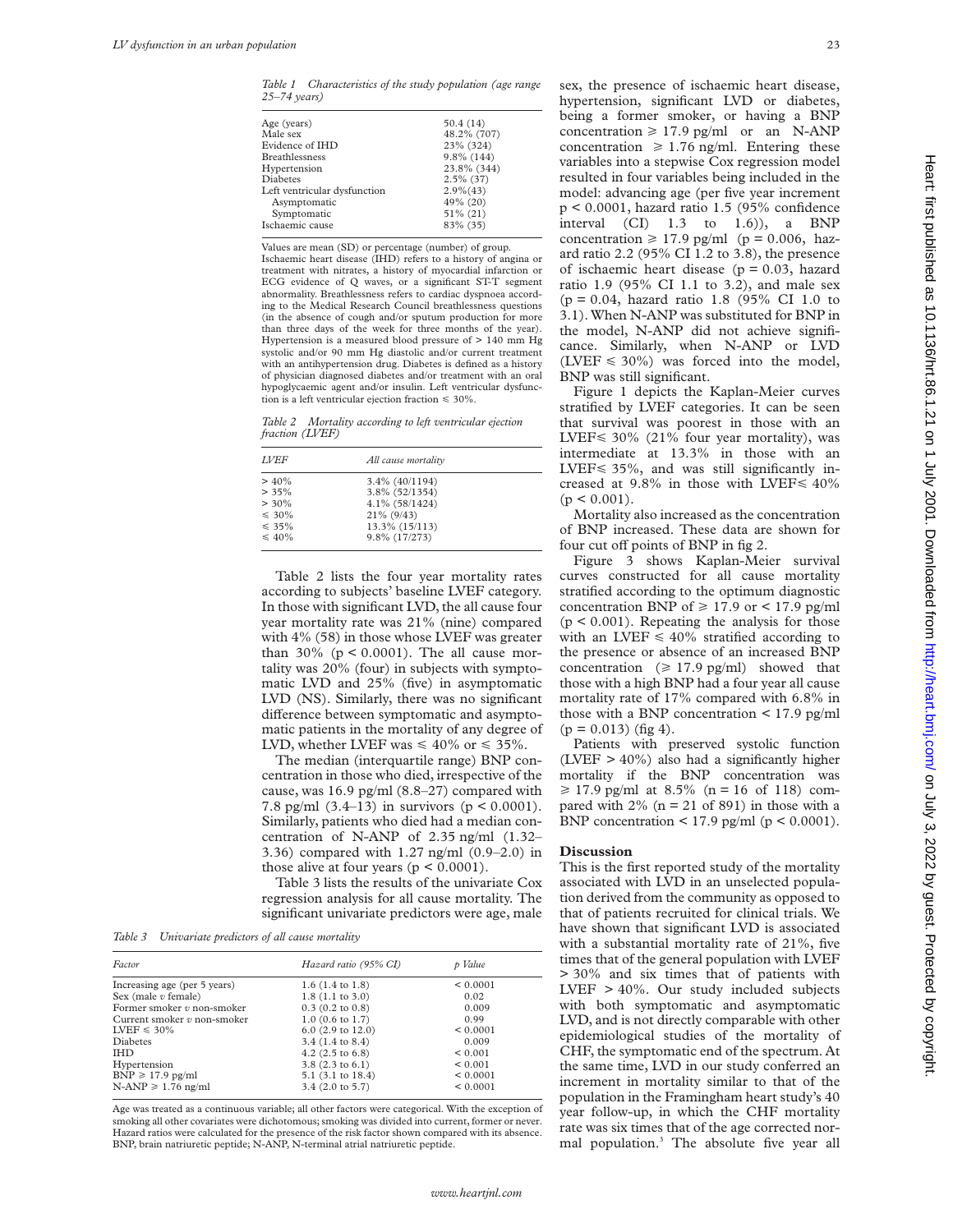

*Figure 1 Kaplan-Meier survival curves for left ventricular ejection fraction (LVEF) categories (> 40%,* < *40%,* < *35%, and* < *30%). The p values above and below the respective LVEF cut off points were as follows: LVEF*  $\leq$  *and* > 40%, p < 0.0001; LVEF and > 35%, p < 0.0001; LVEF ≤ and > 30%, p < 0.001. The number of subjects in each<br>ejection fraction category was as follows: LVEF > 40% = 1194; LVEF ≤ 40% = 273;<br>LVEF ≤ 35% = 113; LVEF ≤ 30% = 43.



*Figure 2 Kaplan-Meier survival curves for various categories of brain natriuretic peptide (BNP) concentrations (< 10 pg/ml, 10* < *BNP < 20 pg/ml, 20* < *BNP < 30 pg/ml, and*  $BNP \geq 30$  pg/ml). The actual mortality rates % (n) for these categories were  $2\%$  (16), *6.7% (23), 12.5% (10), and 18% (12), respectively. The log rank statistic was 53, p < 0.0001.*

cause mortality rates in the Framingham cohort were higher (75% in men and 62% in women), as was the 34% one year mortality rate in another US study from Rochester, Minnesota, reflecting the fact that these subjects were symptomatic.<sup>6</sup> Our data are more in keeping with those reported for mild to moderate CHF by Eriksson (five year mortality rate of 26%).19 Compared with the only other epidemiological study to report the mortality rate associated with CHF and LVD (LVEF < 50%), our rate of 21% at four years was higher than their rate of 18% at five years.<sup>20</sup> This difference may, of course, be explained by the different ejection fraction cut off points used.

We did not find any difference in mortality rates between symptomatic and asymptomatic LVD. There are, however, insufficient numbers of deaths in these categories, so far, to draw any firm conclusions about this. Interestingly, our four year all cause mortality rates for LVD lie between those of the placebo arms of the SOLVD (studies of left ventricular dysfunction)



*Figure 3 Kaplan-Meier survival curves for BNP, dichotomised at a concentration of 17.9 pg/ml. There were 33 deaths/1067 (3.1%) in those with BNP < 17.9 pg/ml and 28 deaths/188 at risk (14.9%) in those with an increased BNP concentration (p < 0.0001, log rank statistic 49.5).*



*Figure 4 Kaplan-Meier survival curves for those with a left ventricular ejection fraction categories of* < *40% stratified by a BNP concentration*  $\leq$  17.9 or  $\geq$  17.9 pg/ml. *The p value was 0.013. There were 12 deaths/175 (6.8%) in those with a BNP < 17.9 pg/ml and 12 deaths/70 at risk (17%) in those with an increased BNP concentration.*

prevention study at  $15.8\%$ <sup>8</sup> and the treatment study at  $39\%$ .

Our results are unlikely to be significantly confounded by the effects of drugs because only 19% of our patients with symptomatic LVD were being treated with an ACE inhibitor and the time scale of our study predates the routine use of  $\beta$  adrenoceptor blockade for heart failure.

Our study has also shown, for the first time in the general population aged 25–74 years, that BNP is an independent predictor of all cause mortality. In terms of population based work the only other study of the power of BNP in determining subsequent all cause prognosis is that of Wallen and colleagues, $21$  who similarly found BNP to be the best predictor of death in 541 elderly patients over the age of 85 years. Other work in an elderly population has also shown that ANP is associated with an adverse prognosis.22 This work reinforces the earlier studies in patient populations, which have vindicated the utility of BNP in determining mortality after myocardial infarction and in CHF.<sup>12-15</sup>

Our results also confirm previous reports comparing N-ANP with BNP in predicting mortality, showing that BNP is superior in this regard. $13-1$ 

In an earlier study documenting the prevalence of LVD in this population, $\frac{1}{1}$  we tackled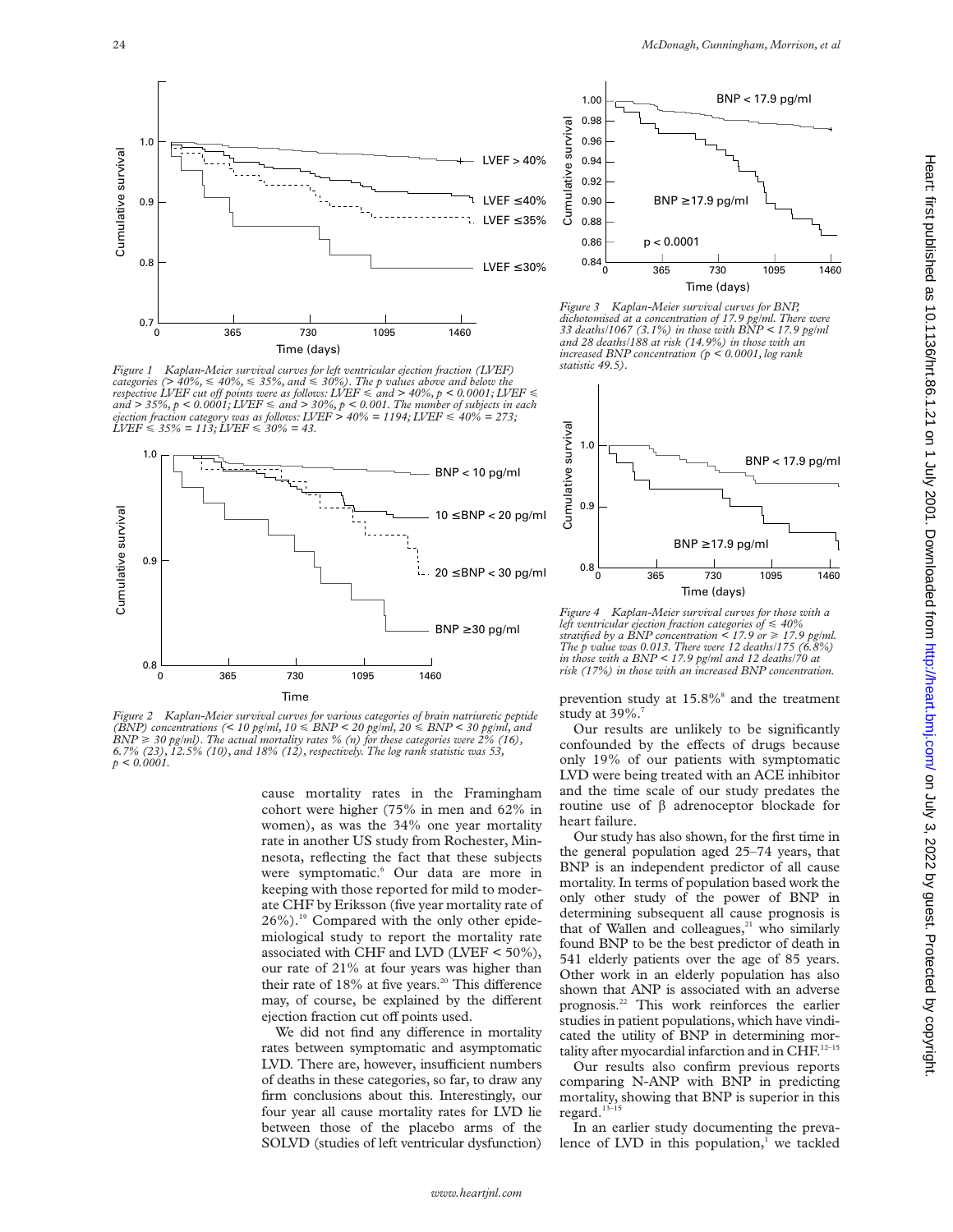the question, "What is abnormal left ventricular function?" given that LVEF is normally distributed. In an individual patient, statistically normal or abnormal values may have little meaning; the change from their premorbid ejection fraction is more likely to be important. This work allows us to ascertain more clearly what constitutes LVD in that a meaningful test of left ventricular function should give some indication of prognosis. Our original assumption that an LVEF  $\leq 30\%$  is biologically abnormal has been confirmed in that this group of patients had the poorest survival. However, subjects with LVEF  $\leq 35\%$  and  $\leq 40\%$  also have a higher mortality rate. The cut off point of  $40\%$  is also well within the statistical boundaries of normality for our measurement of LVEF in this population. Our results point to a role for BNP in clarifying whether a given LVEF is indeed biologically abnormal, in that subjects with an LVEF  $\leq 40\%$  who had a raised BNP concentration had a four year mortality rate of 17% (much closer to the LVEF  $\leq 30\%$  level of 21%) compared with only 6.8% in those with LVEF< 40% with a low BNP concentration.

These findings raise some speculation as to why BNP is associated with mortality. The possibilities for this include that it is merely reflecting cardiac or left ventricular dysfunction more accurately than current cardiological measurements of these parameters.

Several cardiological reasons may account for the association of an abnormally high BNP concentration and an LVEF that can be variously described as "borderline" or even "preserved". Firstly, a patient may originally have had a much higher LVEF that, as a result of intervening cardiac pathology, is now lower but still within the statistically normal range. Alternatively, an abnormality of ventricular function other than systolic dysfunction, such as abnormal relaxation or "diastolic dysfunction"23—for example, caused by left ventricular hypertrophy—may be responsible for the elevation in BNP concentration.<sup>24</sup> Interestingly, in this study patients with preserved systolic function who had a high BNP concentration also had a worse prognosis. Non-cardiological causes of a raised BNP such as renal impairment also have to be borne in mind.<sup>23</sup> Alternatively, it may be reflecting pre-morbid multisystem dysfunction with not only deteriorating cardiac function but also renal impairment, which is known to increase circulating concentrations of natriuretic peptide hormones.<sup>25</sup> Lastly, it is also possible that BNP may have a deleterious pathophysiological role in causing a decline in left ventricular function. There is some preliminary evidence to support this, in that ANP has been shown to cause apoptosis in rat myocytes. $26$ 

Any detailed discussion or indeed statistical analysis relating left ventricular function or natriuretic peptides to the causes of death in our study has to be avoided because we are limited by the relatively small number of deaths at this point in follow up and this will be the subject of further study.

In our previous published work, we have shown that LVD is common, that much of it is asymptomatic, that it is undertreated, and that it is detectable by BNP analysis.<sup>1 11</sup> This study has added to the overall picture of LVD in the population by confirming that it is associated with a substantial mortality rate. This reinforces the need to diagnose LVD, be it asymptomatic or symptomatic, earlier and more accurately, to improve eventually its poor outlook. The case for BNP having a role in facilitating that diagnosis, in interpreting the importance of the degree of left ventricular dysfunction, and in estimating prognosis is becoming difficult to ignore.

This study was funded by a grant from the Scottish Office Home<br>and Health Department. The natriuretic peptide assays were<br>funded by Merck Sharpe and Dohme. The echocardiograms were performed by Mrs E Rooney.

- 1 McDonagh TA, Morrison CE, Lawrence A, *et al*. Sympto-matic and asymptomatic left-ventricular systolic dysfunc-
- tion in an urban population. *Lancet* 1997;**350**:829–33. 2 McKee PA, Castelli WP, McNamara PM, *et al*. The natural history of congestive heart failure: the Framingham study*. N Engl J Med* 1971;**285**:1441–6. 3 Ho KK, Anderson KM, Kannel WB, *et al*. Survival after the
- onset of congestive heart failure in Framingham heart study subjects. *Circulation* 1993;88:107–15. 4 Pitt B, Cohn JN, Francis GS, *et al*. The effect of treatment
- on survival in congestive heart failure. *Clin.Cardiol* 1992;**15**:323–9.
- 5 Schocken DD, Arrieta MI, Leaverton PE, *et al*. Prevalence and mortality rate of congestive heart failure in the United States. *J Am Coll Cardiol* 1992;**20**:301–6.
- 6 Rodeheffer RJ, Jacobsen SJ, Gersh BJ, et al. The incidence and prevalence of congestive heart failure in Rochester,
- Minnesota. *Mayo Clin Proc* 1993;**68**:1143–50.<br>7 The SOLVD Investigators. Effect of enalapril on survival in patients with reduced left ventricular ejection fractions and congestive heart failure*. N Engl J Med* 1991;**325**:293–302.
- 8 The SOLVD Investigators. Effect of enalapril on mortality and the development of heart failure in asymptomatic patients with reduced left ventricular ejection fractions. *N Engl J Med* 1992;**327**:685–91.
- 9 Pfeffer MA, Braunwald E, Moye LA, et al. Effect of captopril on mortality and morbidity in patients with left ventricular dysfunction after myocardial infarction. Results of the survival and ventricular enlargement trial. The SAVE investigators. *N Engl J Med* 1992;**327**:669–77.
- 10 Senni M, Tribouilloy CM, Rodeheffer RJ, *et al.* Congestive heart failure in the community. *Circulation* 1998;98:2282–9.<br>11 McDonagh TA, Robb SD, Murdoch DR, *et al.* Biochemical
- detection of left ventricular systolic dysfunction. *Lancet* 1998;**351**:9–13.
- 12 Hall C, Rouleau JL, Moye MD, *et al*. N-Terminal proatrial natriuretic factor:an independent predictor of long term prognosis after myocardial infarction. *Circulation* 1994;**89**: 1934–42.
- 13 Omland T, Aakvaag A, Bonarjee VVS, *et al*. Plasma brain natriuretic peptide as an indicator of left ventricular systolic function and long-term survival after acute myocardial infarction: Comparison with plasma atrial natriuretic peptide and N-terminal proatrial natriuretic peptide. *Circulation* 1996;**93**:1963–9.
- 14 Pacher R, Stanek B, Hulsmann M, *et al*. Prognostic impact of big endothelin-1 plasma concentrations compared with invasive hemodynamic evaluation in severe heart failure. *J Am Coll Cardiol* 1996;**27**:633–41.
- 15 Richards AM, Nicholls G, Yandle TG, *et al*. Plasma N-terminal pro-brain natriuretic peptide and adrenomedullin: new neurohormonal predcitors of left ventricular function and prognosis after myocardial infarction. *Circulation* 1998;**97**:1921–9.
- 16 Prineas RJ, Crow RS, Blackburn H. *The Minnesota code manual of electrocardiographic findings: standards and proce-dures for measurement and classification*. Littleton: John
- Wright/PSG, 1982. 17 Heublein DM, Heser DW, Edwards BS, *et al*. N-terminal (1–25) atrial natriuretic factor in human congestive heart failure: a marker for endogenous secretion. *J Am Coll Cardiol* 1989;**13**:9A.
- 18 Lang CC, Choy AMJ, Turner K, et al. The effect of
- intravenous saline loading on plasma levels of brain natriu-<br>retic peptide in man. *J Hypertens* 1993;11:737–41.<br>19 Erksson H, Svardsudd K, Larsson B, *et al*. Risk factors for<br>heart failure in the general population. The
- 20 Pousse F, Insard R, Lechat P, *et al*. Prognostic value of plasma endothelin-1 in patients with chronic heart failure. *Eur Heart J* 1997;**18**:254–8.
- 21 Wallen T, Landahl S, Hedner T, *et al*. Brain natriuretic peptide predicts mortality in the elderly. *Heart* 1997;**77**:  $264 - 7$